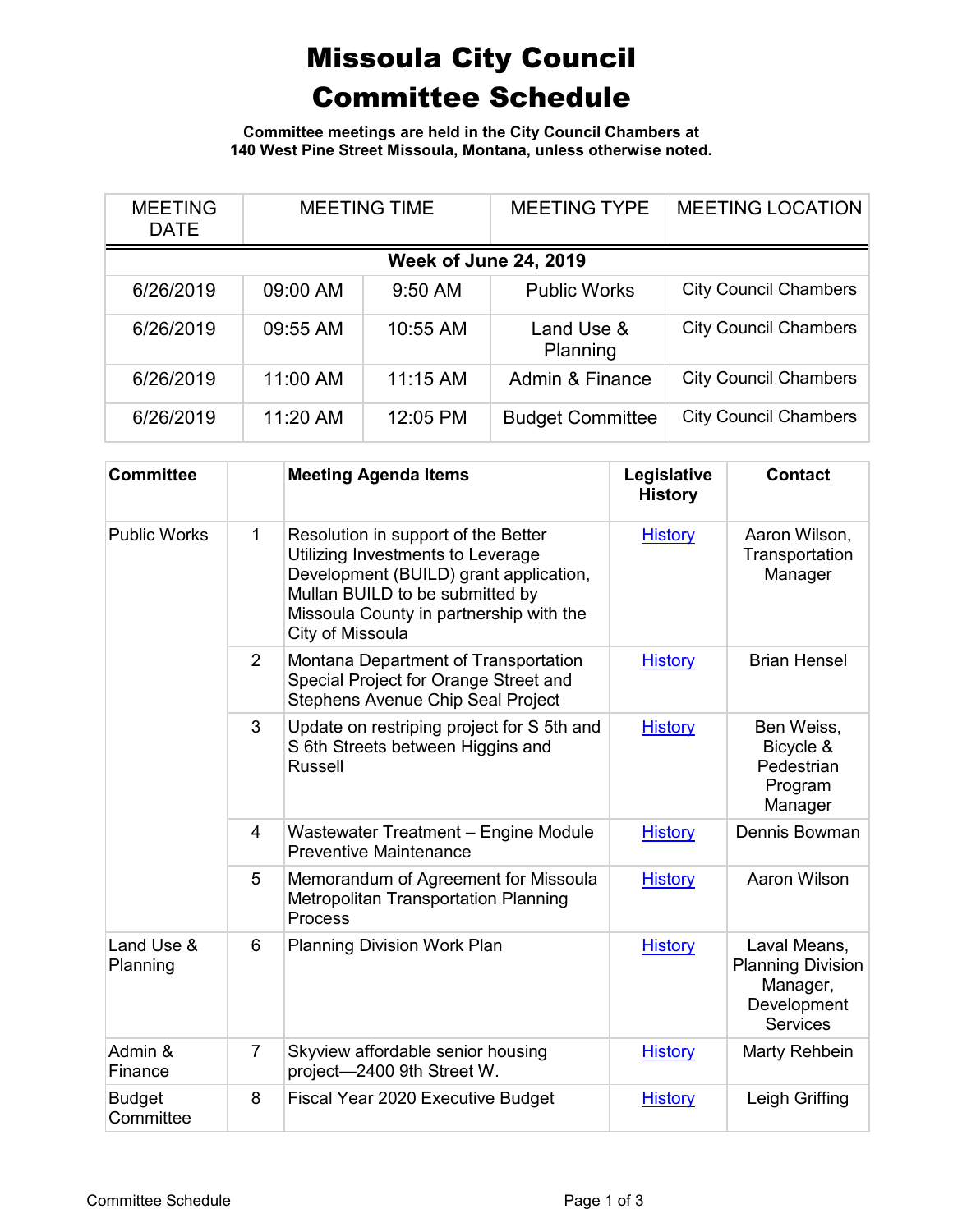## Missoula City Council Committee Schedule

**Committee meetings are held in the City Council Chambers at 140 West Pine Street Missoula, Montana, unless otherwise noted.**

*The following items have been referred to City Council committees, but the committees will not discuss them in the coming week:*

| <b>Committee</b>        |                | <b>Held Meeting Agenda Items</b>                                                                             | Legislative<br><b>History</b> | <b>Contact</b>                                                              |
|-------------------------|----------------|--------------------------------------------------------------------------------------------------------------|-------------------------------|-----------------------------------------------------------------------------|
| Admin &<br>Finance      | 1              | Create and Fund a Paid Parental Leave<br>Policy for City of Missoula Employees                               | <b>History</b>                | <b>Heidi West</b>                                                           |
| Comm. of the<br>Whole   | $\overline{2}$ | Joint meeting of the Missoula County<br>Board of County Commissioners and the<br>Missoula City Council       | <b>History</b>                | <b>Michelle Cares</b>                                                       |
|                         | 3              | Max Wave Project and Permitting Update                                                                       | <b>History</b>                | Bryan von<br>Lossberg                                                       |
|                         | 4              | Missoula Economic Partnership Update                                                                         | <b>History</b>                | Bryan von<br>Lossberg                                                       |
|                         | 5              | Water utility litigation update                                                                              | <b>History</b>                | Bryan von<br>Lossberg                                                       |
| Land Use &<br>Planning  | 6              | Our Missoula Development Guide -<br>Looking Forward                                                          | <b>History</b>                | Garin Wally, GIS<br>Analyst/Planner                                         |
|                         | 7              | Annexation, (see separate list at City<br>Clerk's Office for pending annexations)<br>(Ongoing in committee)  | <b>History</b>                | Marty Rehbein                                                               |
|                         | 8              | Update regarding implementation of the<br><b>Tourist Home ordinance</b>                                      | <b>History</b>                | John DiBari, Bryan<br>von Lossberg,<br>Gwen Jones                           |
|                         | 9              | <b>Title 20 Bike Parking Rewrite</b>                                                                         | <b>History</b>                | Ben Weiss,<br>Bike/Ped                                                      |
|                         | 10             | MCPB update to the LUP committee                                                                             | <b>History</b>                | John DiBari                                                                 |
|                         | 11             | <b>Conditional Use Request - Hillview</b><br><b>Crossing - Townhome Exemption</b><br>Development (10+ units) | <b>History</b>                | Mary McCrea,<br>Development<br><b>Services</b>                              |
|                         | 12             | <b>Annexation Policy</b>                                                                                     | <b>History</b>                | Tom Zavitz, Sr.<br>Planner,<br>Development<br>Services, City of<br>Missoula |
|                         | 13             | Informational Update on Tourist Home<br>Registration                                                         | <b>History</b>                | Tom Zavitz,<br>Senior Planner                                               |
| Pub. Safety &<br>Health | 14             | Missoula Aging Services, Initiatives and<br>Services Update - Susan Kohler                                   | <b>History</b>                | Gwen Jones                                                                  |
|                         | 15             | Health Department update                                                                                     | <b>History</b>                | <b>Michelle Cares</b>                                                       |
|                         | 16             | <b>Relationship Violence Services Update</b>                                                                 | <b>History</b>                | Jesse L. Ramos                                                              |